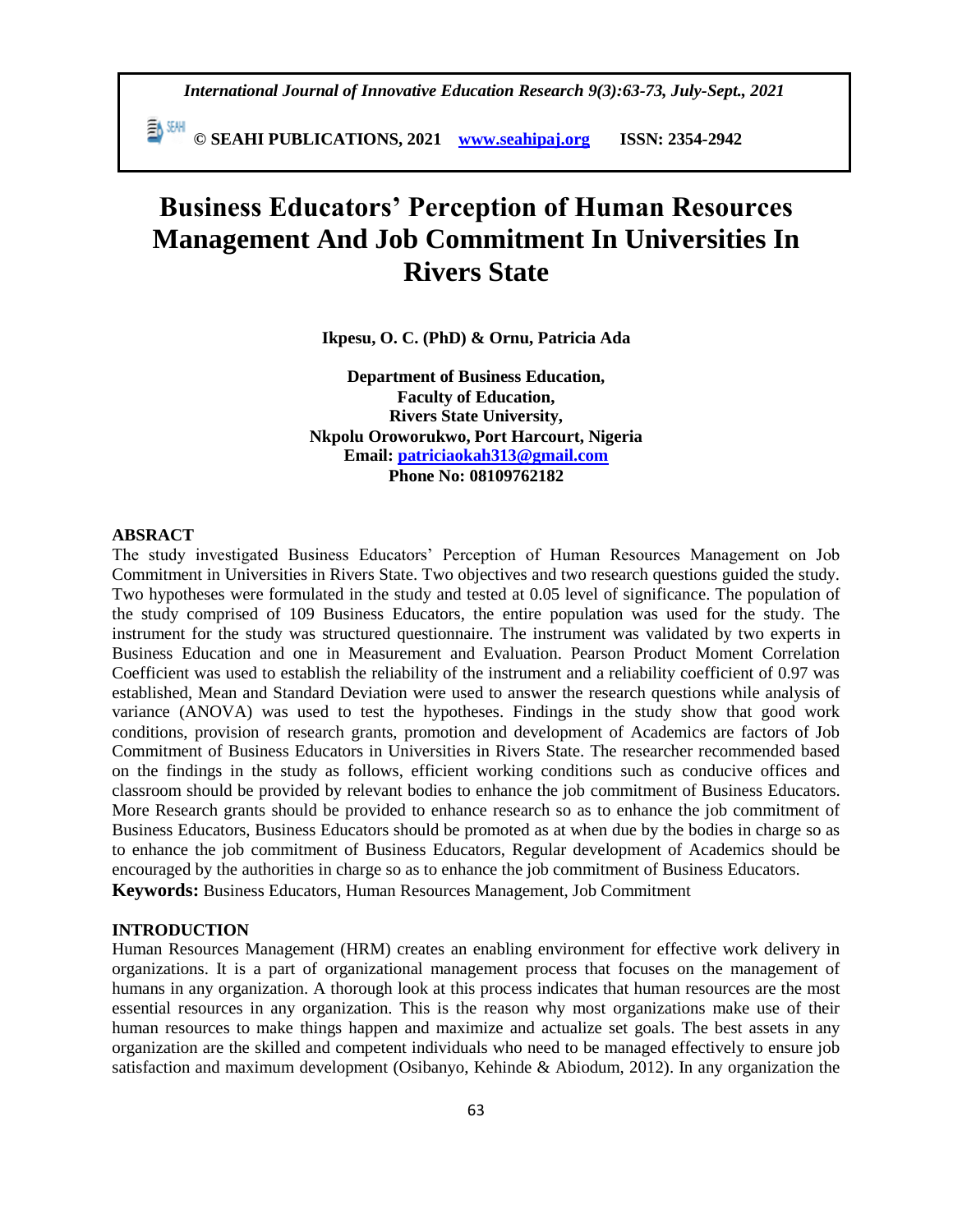human resources includes the administrators, managers, academics, secretaries and clerical staff in the organization. These individuals are the manpower in an organization.

Human Resources Management in the educational sector is concerned with major issues which includes the need for staff members to be adequately selected, recruited, inducted, supervised, adequately rewarded, provided for, developed, appraised and promoted on the job, thereby enhancing their commitment and productivity. Work condition involves the nature of the physical environment where individuals (Business Educators) are needed to work in such organization are committed to their job. The prevalent work conditions of an organization play significant roles in how well the organization's goals will be achieved because the level of job commitment of an academic depends highly on their work condition. A favourable work condition enhances the extent of job commitment of Business Educators in Universities (Wadak, 2011).

Research Grants are the various monetary supports that are issued to academics personally or to institutions of higher learning to support various forms of research and development in staff areas of research interest. Most times these research grants are issued for a particular research that requires thorough investigation to ascertain the work cause, effect and provide the needed solution to such problem.

Business Educators are regularly involved in academic development in their profession and other areas in the profession that require maximum attention so that profession can advance from one level to another in line with best global practices. The provision of research grants enhances the job commitment of Business Educators because it helps to promote their advancement in publications which is a requirement for their growth in the profession hence reducing the huge financial burden of publishing in reputable journals (both locally and internationally).

Academic Development is a regular, periodic growth and advancement in the lives of academics (Business Educator) in Universities through seminars, symposia, workshops, trainings, coaching and mentoring programmes. Regular academic development enhances the job commitment in that it keeps Business Educators in Universities abbress with happenings, and developments in their field in line with global best practices all over the world.

Human resources management emphasizes that academic staff members are critical to achieving suitable competitive advantage (Wadak, 2011), Harum, Shaded & Othman (2016) opined that a competent workforce is the ladder to the success of any organization. A happy and well-motivated employee can create a good working environment for the organization, while dissatisfied or non-motivated employees can create disharmony and serious chaos in the organizations where they are working. Traditionally, individuals who are involved in work activities in organizations are being cared for by means of compensation and good working environment. The complexity of human nature makes human resources management very essential. On the other hand, the human resources management practices such as resource practices, job design staff participation and empowerment, team-based production systems, extensive staff development and incentives or compensation have direct and significant influence on the organization's overall commitment. Impact of human resources management practice on staff job commitment has been a widely research area for years (Bustenein, 2013). Higher institutions of learning (Universities) can adopt various human resources management practices to enhance the skills of academic staff as well as motivate them to work better towards achieving high productivity (Dessler, 2008).

Human resources management is a strategic, logical and well organized approach to the employment, development and well-being of individuals working in an organization (Amstrong, 2016). Human resources are the process through which management builds the workforce and tools to create an enabling environment that the organization needs (Boxall & Purcell, 2016). Encyclopedia of Human Resources Management (2018) defined human resources management as the term used to describe formal system designed to manage individuals within an organization. However, it can be seen as the managerial and leadership processes and procedures which enable workers to put in their best efforts in meeting the organizational goals and objectives. The human resources in a university system are diversified in nature and therefore have different needs to attain because the basic goal of every educational system is to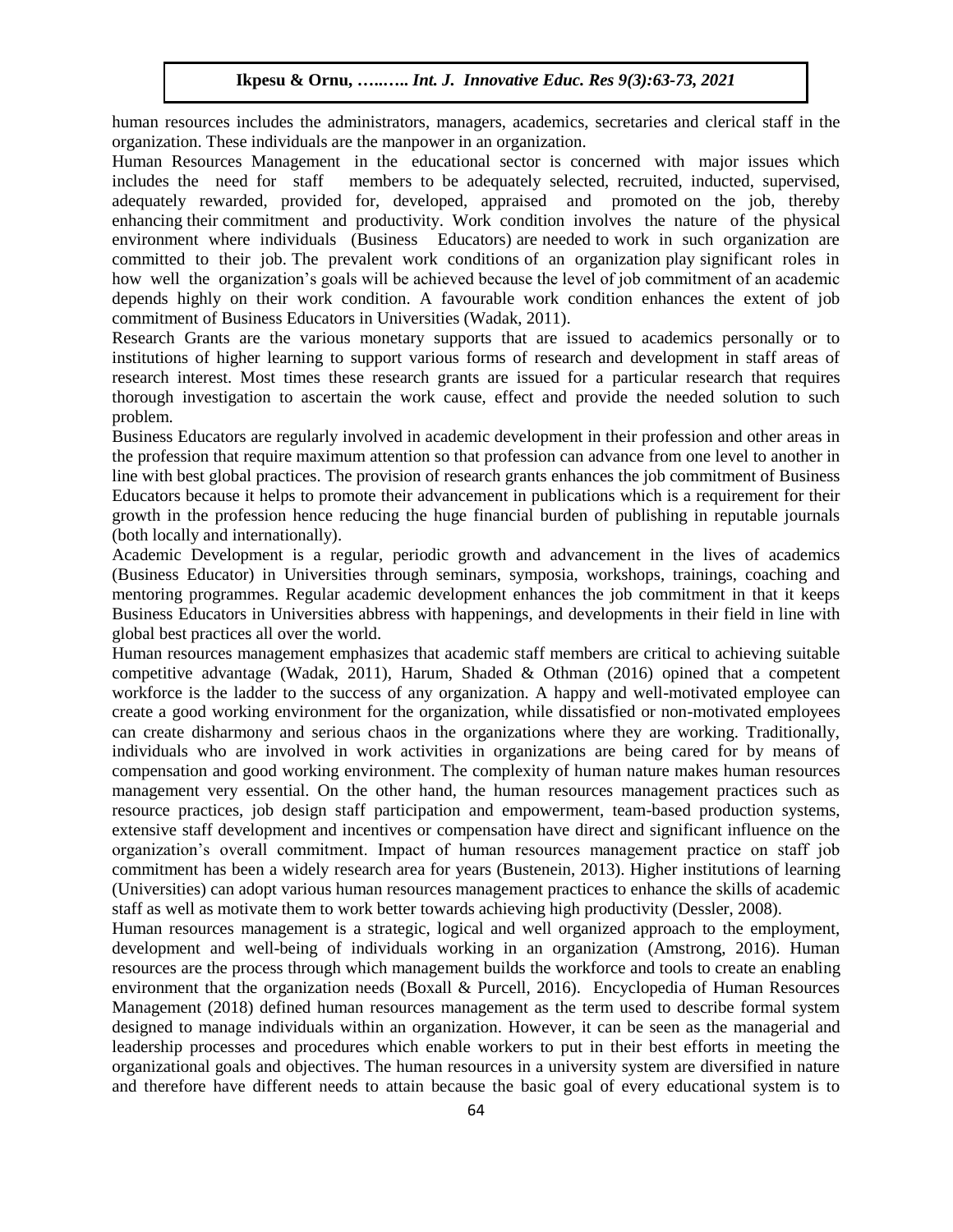provide quality service, thus, the development of its human resources is essential to attaining a very remarkable success in the university environment. Hence, there is need for a systematic management and development of the academic staff members for effective job commitments and service delivery in universities in Rivers State.

Akpan (2008) opined that a worker whose needs, goals and aspirations are thwarted by the organization, develop feelings of low self-worth, apathetic, disinterested, frustrated and tend to withhold selfcommitment to the work. Similarly, workers in the educational institutions are saddled with the responsibility of efficient allocation of resources for optimal profit or improved productivity. They are perceived as intelligent and educated members of the society. Therefore, they reason in diverse ways, unpredictable and more difficult to understand and manage in work settings. Varied social services are performed in educational system which is aimed at achieving personnel institutional goals particularly as educational institutions are recognized as human organizations.

The deteriorating level of staff job commitment in the Nigerian tertiary institutions is fast becoming a serious threat to the survival of universities in Nigeria if not addressed urgently (Ogbulafor, 2011). Thus, managing human resources in higher institutions is not an easy task. If staff members are subjected to work under conditions where are few or no office facilities, promotion, payment of salaries and other entitlements are unduly delayed, denied, where the management and staff relationship is not cordial and there is little or no adequate compensation, the moral of the staff could sag. According to Mowday, Porter & Steers (2013), most employees of today have a high degree of job dissatisfaction which creates attitudes that are undesirable on the job and in turn degenerates their committed abilities. Therefore, the human resources management is saddled with the sole responsibility of managing the staff members for optimal productivity in their task delivery.

Human resources in an organization are key contributors to the achievement of the organization goals, aims or objectives. The most valued assets in any organization are the human resources which are the individuals that work in such organizations. They are involved in the day to day running or operation of the organization. The commitment indices of any organization can be greatly measured by the way the human resources are managed in such organization. Some organizations pay great attention to the management of its human resources so as to increase their productivity and efficiency others do not thus taking their human resources for granted.

The human resources in universities are the employees that carryout the day to day activities in the universities. These employees are individuals that have been trained in various fields of endeavour. These human resources in a university system are of two categories; academic and non-academic human resources. The academic human resources are called academic staff while the non-academic human resources are called non-academic staff. All these work to achieve the objectives of the universities which are to produce manpower for various organizations. The academic staff is directly involved in academic activities ranging from delivery of lecture and other academic activities while the non-academic staff is not directly involved in the academic activities but they are day-to- administration in the universities system (Odo, 2015).

In a universities system, the human resources play immense roles that are geared towards the attainment of the objectives of the university system or organization. How well a university system will go depends directly on how well the human resources in the system operates or manages the activities that they are directly or indirectly involved in. the success of the human resources in achieving their job description amounts to a high level of achievement of the university's objectives and a successful operation of the university system. No university can succeed without these two categories of human resource (Academic and non-academic staff).The effectiveness and optimal delivery of the human resources in a university is also dependent on a number of factors ranging from how their welfare are catered for, the provision of incentives to boost their morale, work relationship with their superiors and other things that can motivate them to put in their best to achieve the university's objectives (Opara, 2011).

The extent to which these human resources are committed to the delivery of their job depends on how well they are managed or organized by the top management in the university system. The management of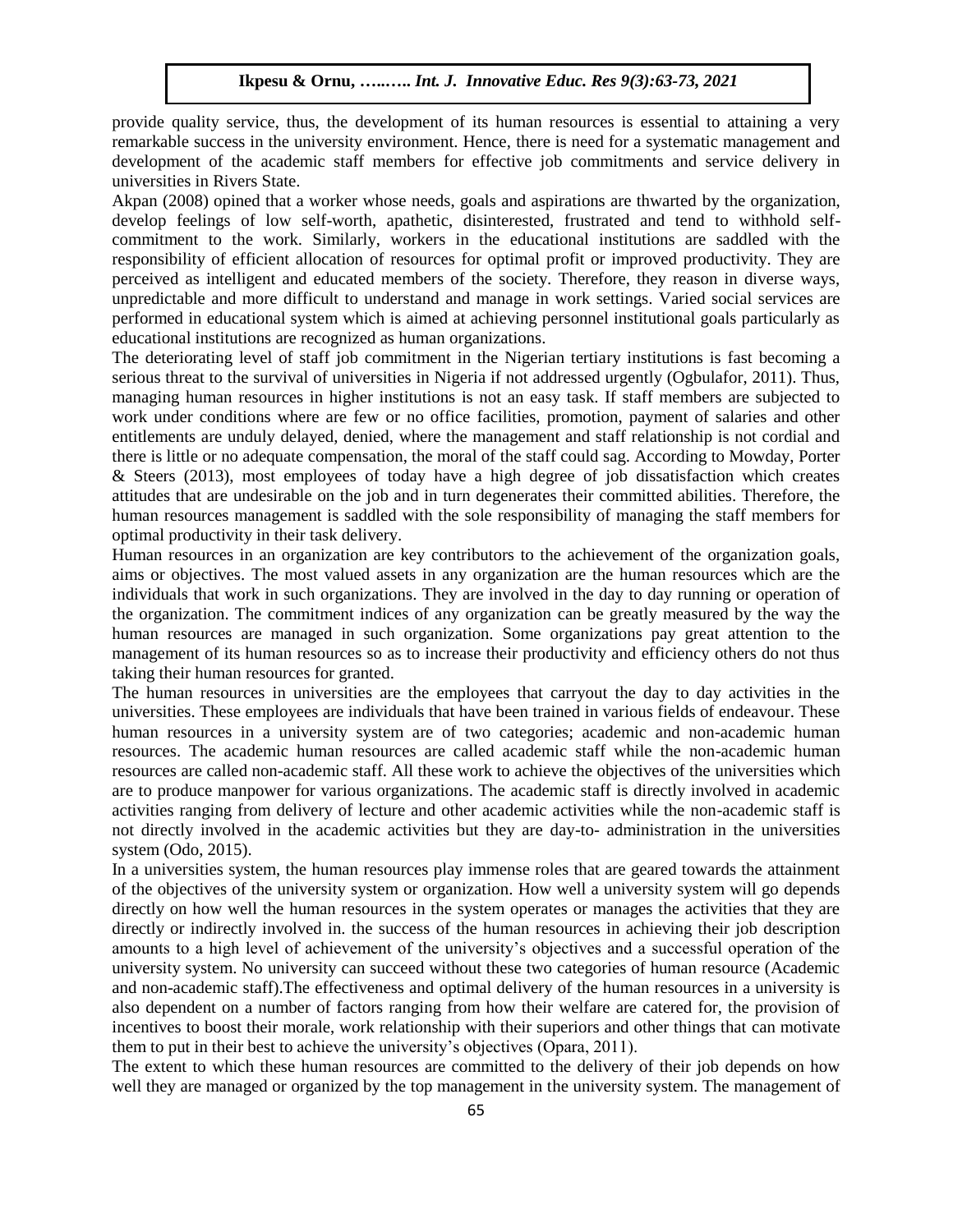these human resources will either increase the moral of these human resources or reduce morale in the work environment. However, when the human resources in a system is effectively managed the outcome will be seen by everyone including those that the outside the university environment, but when the human resources in a university system are not effectively managed the outcome will also be conspicuously glaring to all including those outside the university environment because it will show in their level of job commitment in the university system (Opara, 2011). The job commitment of university employees or human resources depend on how well they are managed by those at the helms of affairs in the university system. Hence, the onus lies on the management of university organization to provide the necessary facilities that can motivate or increase the job commitment of the human resources in the system. Human resources management to great extent increases the commitment and productivity of employees in any organization. Two job commitments of employees to a great extent depend on the effectiveness of the human resource management of the organization through its human resource management department (Odo, 2015).

Job commitment is the extent to which an employee or individual is willing and able to put his or her best in ensuring that organizational goals mission and visions are achieved, it is the extent to which an employee works very hard in ensuring that there are no lapses in his or her unit or department by ensuring that his or her work or job description is out mostly delivered (Atakpa, 2011). Job commitment of an employee is determined by a lot of factors ranging from good work environment, adequate provision of incentives, organizational employee compensation, employee and employee healthy work relationship, employee training and retraining. Employee development on-the-job training and job satisfaction (Atakpa, 2011). Job commitment of human resources in an organization helps in promoting organizational goals, visions and objectives hence putting the organization in the right perspective. However, job commitment of the human resources in an organization also depends on how these human resources are managed which in turn improves or increase their job commitment.

Job commitment is a major requirement from any employee in an organization. Job commitment is triggered in an employee through a number of factors such as the provision of the right incentive that is needed. These incentives includes proper remunerations, conducive work environment, prompt payment of any form of benefit, promotion as at when due, provision of the right work tools that are needed to make the work easier, effective and efficient promotion remittance of benefits (Ezeora, 2010). When incentives are properly disbursed as at when due to an employee, the employee terms to put in his/her best in the job knowing that whatever that is due him/her will be properly taken care of without any form of delay, tampering and deliberate withholding by those at the helms of affairs in the organization.

Employee work condition spurs a worker to put in more of his effort in the department or that where he is working since he knows that his entitlement will never be touch but to be paid in full without any form of delay. When the affairs of an employee is adequately taken care of the employee terms to be more committed in his job compared to an employee whose incentives are not provided at when due (Okoro, 2008). Employee incentives spurs an employee to put in his best at place work haven known that his incentives will be adequately provided to enhance his work and performance level as an employee. The job commitment of an employee lies mostly on the kind of condition given to the employee because different work conditions are needed by different employees at different levels in an organization depending on the level or cadre of such employee. To some employees, their job commitment is tired to either salary, work conditions work environment amongst others while to others it differs. Hence, human resource management requires knowing the right incentive that will increase a workers job commitment at various levels in the organization so as to achieve the organizations objectives (Ezeora, 2010).

The importance of work condition cannot be over emphasized in that it propels the way employees perform their work at their different work place. The work condition of an employee will either inspire the worker to perform his/her job very well or not to perform it very well. Work condition also includes the provision of adequate tools and equipment to enhance the performance of employees in the organization. Good work conditions provides comfort to workers and boast their moral. However, a bad work condition brings frustration and regrets and negative affects the performance of workers at their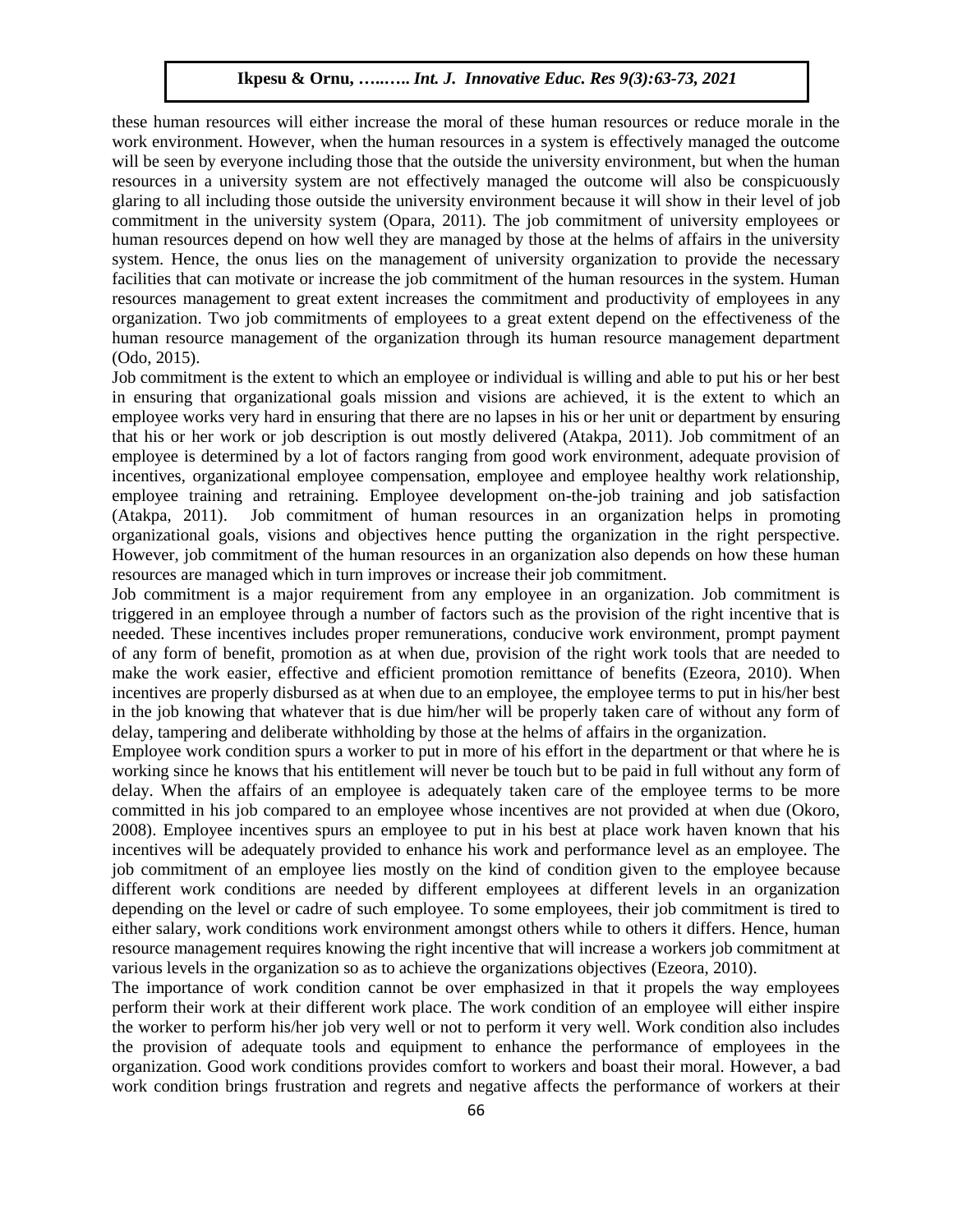various work places. It is important to note that regular payment of salaries of workers will enable them meet their needs and this be stimulated to work harder to achieve organizational goals. Better work conditions such as study leave with pay Christmas bonuses, housing/vehicle loans and health facilities makes the academic staff more comfortable, improves their lifestyles and encourage them to perform their duties better. The variables that motivate workers towards effective job performance are good salary, appraisal, promotion and job security (Oscar, 2015).

Research is a very important aspect of any system because it is aimed developing new things, improving on existing method of doing thing, proffering solutions to existing problems or identified problems in an area of sphere and finding better ways of doing a thing or activities so as to get better results. In an academic or University environment research is the core of the system in that it is aimed at proffering solutions to societal problems so that the students or trainees in the system will be addressed with solution to societal problems and how to handle societal problems that might come up later.

Despite the enormous importance of research, it is also expensive time consuming and highly tasking. The expensive, time consuming and highly tasking. The expensive nature of research eats deep into the pocket of most academics in a university system or other tertiary institutions including Business Educators (Nwankwo, 2012). Any form of relief from the high cost of academic research will greatly influence the job commitment of academic researchers (Business Educators) at the University system because it reduces the pressure on the researcher's salary used in carrying out researches and publishing the findings of these researches in reputable journals (Femi, 2011). The provision of research grants plays a significant role in promoting research in various fields including Business Education because it speeds up and enhances the level of research to be conducted in academic thereby increasing the job commitment of the academic staff. Research grants enhances and increases level of enthusiasm for research because of conducting the research and publishing the finding of the research has been duly catered for due to the research grants provided either through Tertiary Education Trust Fund (TETFUND) or relevant bodies that support research financially.

## **Statement of the Problem**

The world is getting technologically advanced and organizations and educational institutions are getting highly competitive. This competition in the business world has led to organizations employing the best brains in terms of human resources to manage or run the day-to-day activities of the organizations so as to achieve their organizational goals and objectives.

However, the question that comes to mind is, are these individuals (Business Educators) committed to their job and how do these individuals execute their jobs in the workplace?. According to Atakpa (2011), job commitment of Business Educators depends on a lot of factors, ranging from working condition, research grants, promotion and academic development. Business Educators in universities are veritable tools for the promotion of the goals of these universities but how well these human resources are managed is also important. Hence this study intends to find out Business Educators' perception of human resources management and job commitment in universities in Rivers State.

#### **Purpose of the Study**

This study investigated Business Educators' perception of human resources management and job commitment in universities in Rivers State. Specifically the study intends to investigate;

1. The extent Business Educators perceive work conditions as a factor for job commitment in Universities in Rivers State

2.The extent Business Educators perceive research grants as a factor for job commitment in Universities in Rivers State.

#### **Research Questions**

The following research questions were posed to guide the study

- 1. To what extent do Business Educators perceive work conditions as a factor for job commitment in Universities in Rivers State?
- 2. To what extent do Business Educators perceive research grants as a factor for job commitment in Universities in Rivers State?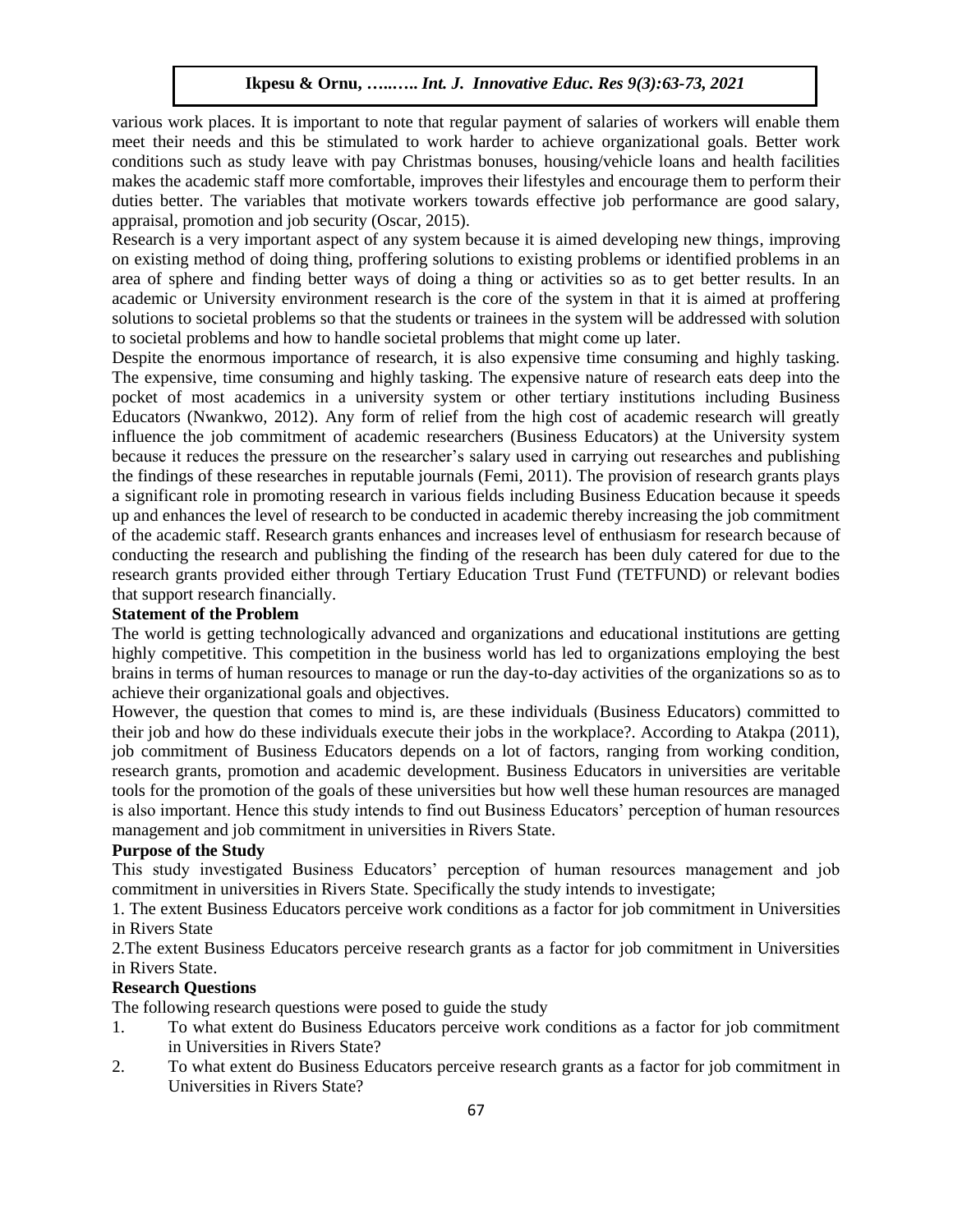#### **Hypotheses**

The following hypotheses were formulated and tested at 0.05 level of significant.

- 1. There is no significant difference in the mean responses of Business Educators in Rivers State University, Ignatius Ajuru University of Education and University of Port Harcourt on work conditions as a factor for job commitment in Universities in Rivers State
- 2. There is no significant difference in the mean responses of Business Educators in Rivers State University, Ignatius Ajuru University of Education and University of Port Harcourt on research grants as a factor for job commitment in Universities in Rivers State

## **METHOD**

A Descriptive Survey research design was adopted in the study. The population of the study consist of 109 Business Educators in the three Universities in Rivers State. The entire population was used for the study since the population was manageable. Two purposes of the study, two research questions and two hypotheses guided the study. A structured questionnaire was used in collecting the data for the study. Mean and standard deviation were used in analyzing the responses of the respondents while analysis of variance (ANOVA) was used in testing the hypotheses formulated in the study at 0.05 level of significance.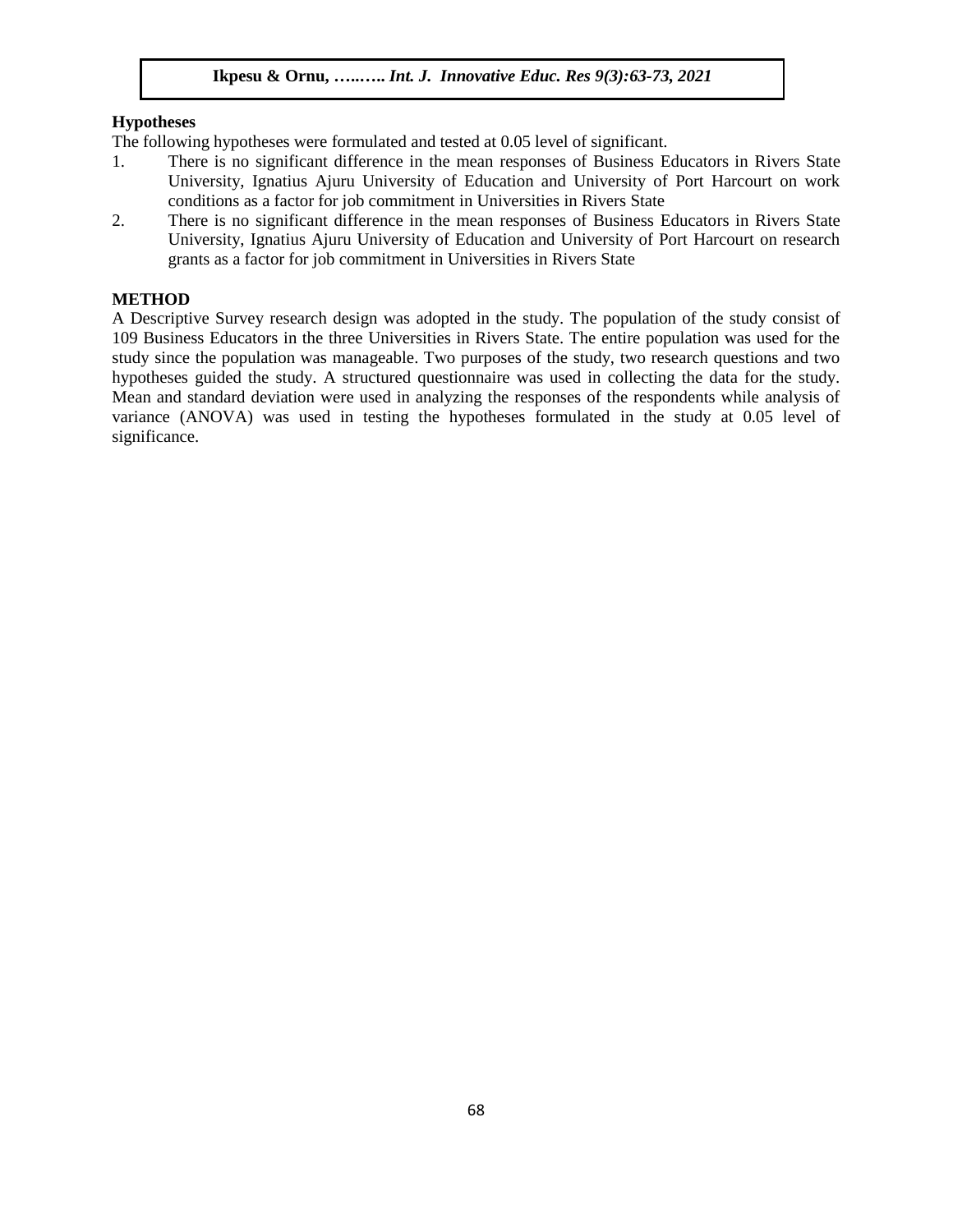#### **RESULTS**

**Research Question 1**: *To what Extent do Business Educators perceive work conditions as a factor for job commitment in Universities in Rivers State?*

**Table 1:** Data on the Extent Business Educators perceive work conditions As a Factor for Job commitment in Universities in Rivers State.

|                |                                                                                   |             | RSU(20)   |                    |             | <b>IAUE</b> (57) |                    |             | <b>UNIPORT (32)</b> |                    |  |
|----------------|-----------------------------------------------------------------------------------|-------------|-----------|--------------------|-------------|------------------|--------------------|-------------|---------------------|--------------------|--|
|                |                                                                                   | $\mathbf X$ | <b>SD</b> | <b>REMARKS</b>     | $\mathbf X$ | ${\bf SD}$       | <b>REMARKS</b>     | $\mathbf X$ | <b>SD</b>           | <b>REMARKS</b>     |  |
| 1.             | Increment in<br>salary enhances<br>job commitment of<br>employees                 | 3.82        | 0.38      | High extent        | 3.62        | 0.36             | High<br>Extent     | 3.51        | 0.35                | High<br>Extent     |  |
| $\overline{c}$ | Payment of<br>Bonuses enhances<br>job commitment of<br>employees                  | 3.96        | 0.39      | <b>High Extent</b> | 3.77        | 0.38             | High<br>Extent     | 3.65        | 0.37                | High<br>Extent     |  |
| 3              | Proper<br>remuneration<br>enhances job<br>commitment of<br>employees              | 3.59        | 0.35      | <b>High Extent</b> | 3.52        | 0.35             | High<br>Extent     | 3.49        | 0.35                | Moderate<br>Extent |  |
| $\overline{4}$ | Provision of<br>adequate work<br>tools enhances job<br>commitment of<br>employees | 3.91        | 0.39      | <b>High Extent</b> | 3.79        | 0.38             | High<br>Extent     | 3.62        | 0.36                | High<br>Extent     |  |
| 5              | Conducive work<br>environment<br>enhances job<br>commitment of<br>employees       | 3.86        | 0.38      | <b>High Extent</b> | 3.79        | 0.38             | High<br>Extent     | 3.72        | 0.37                | High<br>Extent     |  |
| 6              | Promotion as at<br>when due<br>enhances job<br>commitment.                        | 3.83        | 0.38      | <b>High Extent</b> | 3.66        | 0.37             | High<br>Extent     | 3.56        | 0.36                | High<br>Extent     |  |
| $\overline{7}$ | Prompt payment<br>of salaries<br>enhances job<br>commitment of<br>employees       | 3.70        | 0.37      | <b>High Extent</b> | 3.69        | 0.37             | High<br>Extent     | 3.52        | 0.35                | High<br>Extent     |  |
| 8              | Payment of<br>accrued benefits<br>enhances job<br>commitment of<br>employees      | 3.68        | 0.37      | <b>High Extent</b> | 2.89        | 0.29             | Moderate<br>Extent | 2.76        | 0.28                | Moderate<br>Extent |  |
| 9              | Payment of<br>promotion benefits<br>enhances job<br>commitment of<br>employees    | 3.79        | 0.38      | <b>High Extent</b> | 3.57        | 0.36             | High<br>Extent     | 3.49        | 0.35                | Moderate<br>Extent |  |
| 10             | Provision of the<br>right machinery<br>enhances job<br>commitment                 | 3.85        | 0.39      | <b>High Extent</b> | 3.68        | 0.37             | High<br>Extent     | 3.52        | 0.35                | High<br>Extent     |  |
|                | <b>Total Mean / SD</b>                                                            | 37.98       | 3.78      |                    | 35.98       | 3.61             |                    | 34.84       | 3.49                |                    |  |
|                | <b>Grand Mean / SD</b>                                                            | 3.79        | 0.38      |                    | 3.59        | 0.36             |                    | 3.48        | 0.35                |                    |  |

**Source: Field Survey, 2020.**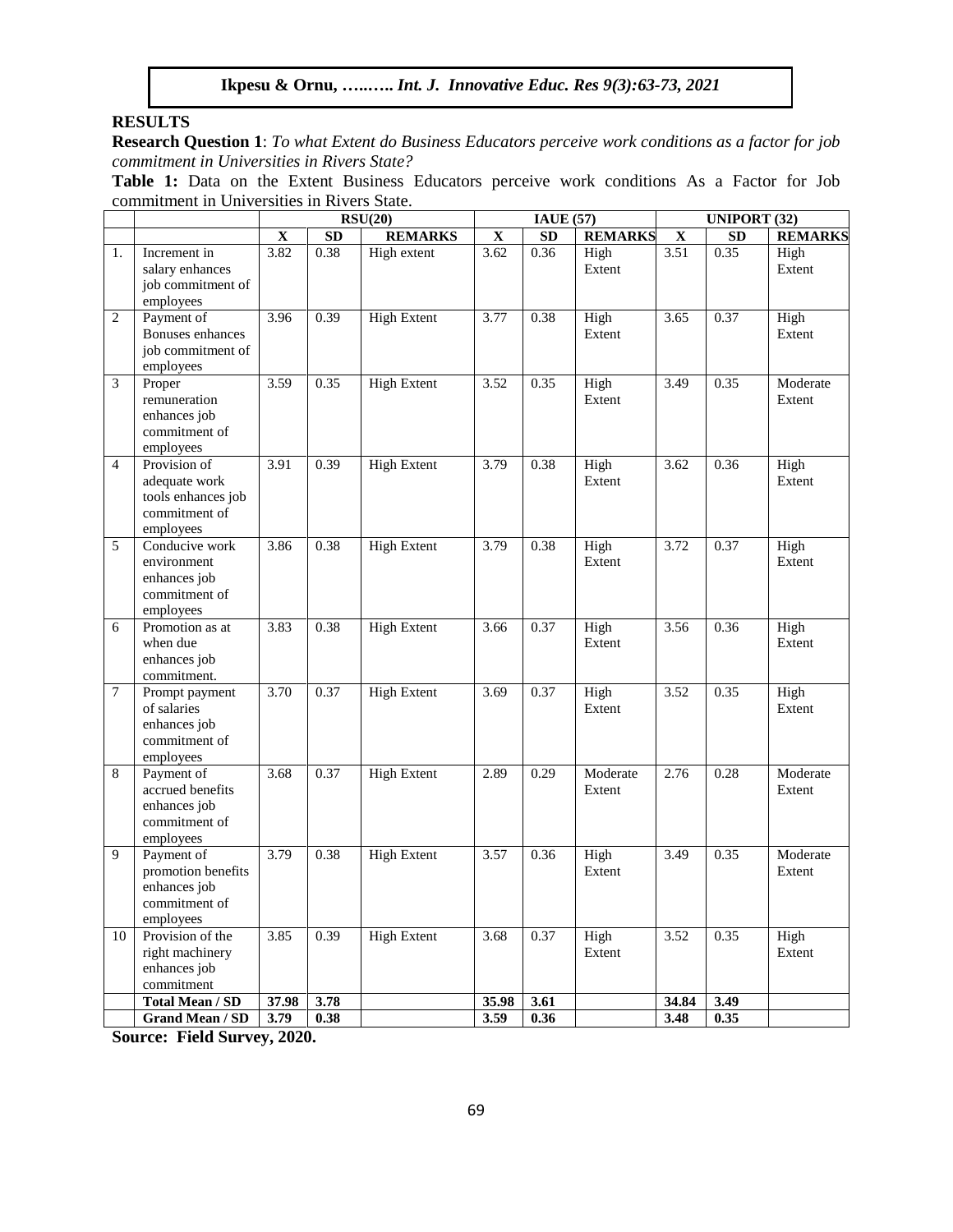Analysis in table 1, showed that; increment of salary, payment of bonuses, proper remuneration, provision of adequate work tools, conducive work environment, promotion, prompt payment of salaries, payment of benefits and the provision of the right machinery enhances job commitment of employees in universities in Rivers State.

**Research Question 2:** *To what Extent do Business Educators perceive work Research grants as a factor for job commitment in universities in Rivers State?*

**Table 2:** Data on the Extent Business Educators perceive Research grants As A Factor for Job commitment in Universities in Rivers State.

|                 |                                                                                   |             | RSU(20)    |                    |                         | <b>IAUE</b> (57) |                    | <b>UNIPORT (32)</b>     |           |                    |
|-----------------|-----------------------------------------------------------------------------------|-------------|------------|--------------------|-------------------------|------------------|--------------------|-------------------------|-----------|--------------------|
|                 |                                                                                   | $\mathbf X$ | ${\bf SD}$ | <b>REMARKS</b>     | $\overline{\mathbf{X}}$ | ${\bf SD}$       | <b>REMARKS</b>     | $\overline{\mathbf{X}}$ | <b>SD</b> | <b>REMARKS</b>     |
| 11              | Research grants<br>motivates academic<br>staff to embark on<br>effective research | 3.84        | 0.38       | High extent        | 3.76                    | 0.38             | High<br>Extent     | 3.69                    | 0.37      | High<br>Extent     |
| 12              | Research grants<br>promotes<br>collaborative research<br>amongst scholars         | 3.77        | 0.38       | <b>High Extent</b> | 3.71                    | 0.37             | High<br>Extent     | 3.62                    | 0.36      | High<br>Extent     |
| 13              | Research grants<br>reliefs academic staff<br>of financial burdens                 | 3.92        | 0.39       | <b>High Extent</b> | 3.76                    | 0.38             | High<br>Extent     | 3.66                    | 0.37      | High<br>Extent     |
| 14              | Research grants<br>encourages Business<br>Educators to work<br>harder.            | 3.67        | 0.37       | <b>High Extent</b> | 3.09                    | 0.30             | High<br>Extent     | 3.00                    | 0.30      | Moderate<br>Extent |
| 15              | Research grants<br>encourages Business<br>Educators to be more<br>committed.      | 3.62        | 0.36       | <b>High Extent</b> | 3.55                    | 0.36             | High<br>Extent     | 3.50                    | 0.35      | High<br>Extent     |
| 16              | Research grants<br>ignites passion for<br>quality research                        | 3.85        | 0.39       | <b>High Extent</b> | 3.65                    | 0.37             | High<br>Extent     | 3.60                    | 0.36      | High<br>Extent     |
| $\overline{17}$ | Research grants<br>enhances<br>organizational goals<br>and objectives.            | 3.68        | 0.37       | <b>High Extent</b> | 3.62                    | 0.36             | High<br>Extent     | 3.55                    | 0.36      | High<br>Extent     |
| 18              | Research grants<br>removes barriers to<br>quality research                        | 3.94        | 0.39       | <b>High Extent</b> | 3.20                    | 0.32             | Moderate<br>Extent | 2.82                    | 0.28      | Moderate<br>Extent |
| 19              | Research grants<br>removes the financial<br>bottlenecks in<br>research            | 4.00        | 0.40       | <b>High Extent</b> | 3.82                    | 0.38             | High<br>Extent     | 3.51                    | 0.35      | Moderate<br>Extent |
| 20              | Research grants<br>encourages the<br>academic staff of<br>universities.           | 3.66        | 0.37       | <b>High Extent</b> | 3.02                    | 0.30             | Moderate<br>Extent | 2.85                    | 0.29      | Moderate<br>Extent |
|                 | <b>Total Mean / SD</b>                                                            | 37.95       | 3.80       |                    | 35.1<br>8               | 3.52             |                    | 33.8                    | 3.39      |                    |
|                 | <b>Grand Mean / SD</b>                                                            | 3.79        | 0.38       |                    | 3.52                    | 0.35             |                    | 3.38                    | 0.34      |                    |

**Source: Field Survey, 2020.**

The analysis in table 2, showed that research grants motivates academic staff, promotes collaborative research amongst scholars, reduces the huge financial burden of research, and encourages the academic staff of universities.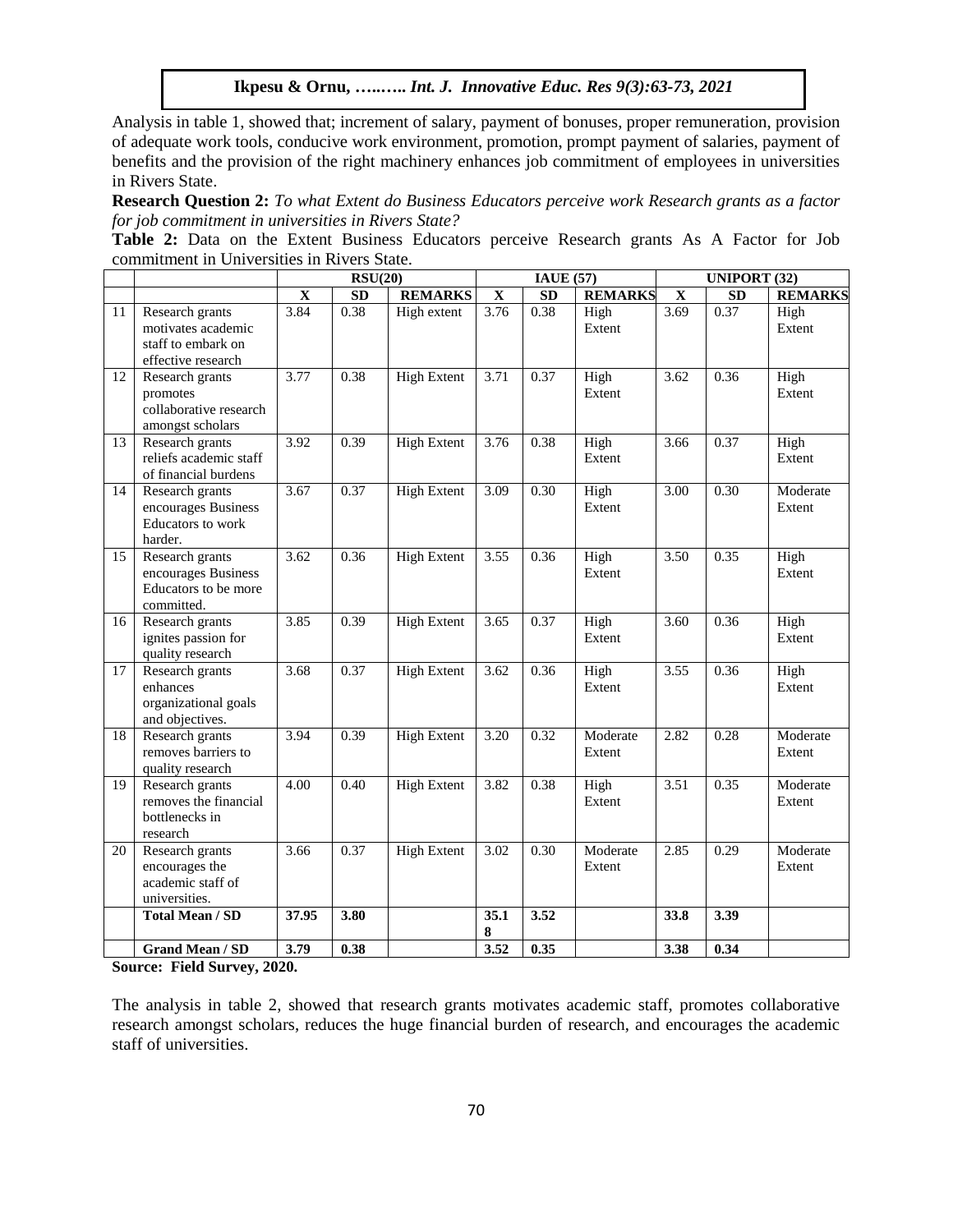## **Hypothesis**

## **Hypothesis 1:**

There is no significance difference in the Mean responses of Business Educators on work Conditions as a factor for job Commitment in Universities in Rivers States.

**Table 3:** Analysis of variance (ANOVA) of Business Educators Responses on work Condition as a factor for job Commitment in Universities in Rivers State

| <b>Sources of</b><br><b>Variance</b> | Sum of<br>square            | Df | Mean sum of<br>square(MSS) | F-ratio | $\mathbf{F}$ -<br>critical | Level of<br>sig. | <b>Decision</b> |  |  |
|--------------------------------------|-----------------------------|----|----------------------------|---------|----------------------------|------------------|-----------------|--|--|
| Between Group                        | $-29.5$                     |    | $-14.75$                   |         |                            | 0.05             |                 |  |  |
|                                      |                             |    |                            | $-12.7$ | 2.96                       |                  | Accepted        |  |  |
| Within group                         | 31.32                       | 27 | 1.16                       |         |                            |                  |                 |  |  |
|                                      | Source: Field Survey, 2020. |    |                            |         |                            |                  |                 |  |  |

From the analysis in the table 5, the F-ratio is less than the F-critical (F-ratio < F-critical). Thus the hypothesis was accepted. Therefore there is no significant difference in the mean responses of Business Educators on work conditions as a factor for job commitment in Universities in Rivers State.

**Hypothesis 2:** There is no significance difference in the mean responses Business Educators on research grant as a factor for job commitment in Universities in Rivers State.

**Table 4:** Analysis of variance (ANOVA) of Business Educators Responses on Research Grants as a factor for Job commitment in Universities in Rivers State

| Sources of<br>Variance | Sum of<br>square<br>(SS) | Df | <b>Mean sum of</b><br>square<br>(MSS) | F-ratio | <b>F</b> -critical | Level of<br>significance | <b>Decision</b> |
|------------------------|--------------------------|----|---------------------------------------|---------|--------------------|--------------------------|-----------------|
| Between Group          | 243.9                    |    | $-14.75$                              |         |                    | 0.05                     |                 |
|                        |                          |    |                                       | 23.6    | 2.96               |                          | Rejected        |
| Within group           | 139.                     | 27 |                                       |         |                    |                          |                 |

#### **Source: Field Survey, 2020.**

The analysis in table 5, shows that the F-ratio is higher than the F-critical (F-ratio > F-critical). Thus, the hypothesis was rejected. Therefore there is significant difference in the mean responses of the male and female Business Educators on research grants as a factor for job commitment in Universities in Rivers State.

#### **DISCUSSION OF FINDINGS**

The discussion of findings were done according to each research questions posed in the study and the analysis of the data obtained.

Based on the result obtained in table 1, the researcher found that; increment in salary, payment of bonuses, provision of adequate work tools proper remuneration, conducive work environment, prompt payment of salaries, payment of accrued benefits and provision of the right machinery enhances the job commitment of Business Educators. This findings are in line with the view of Ezeora (2010) that proper remuneration, conducive work environment, prompt payment of benefits, promotion as at when due and efficient promotion enhances job commitment of employees. In agreement with the view of Ezeora, Oscar (2015) opined that effective Job Performance, good salary, proper appraisal, promotion and job security enhances job commitment of employees. This influences their behavior in the work environment which will be evident in the way workplace or organizational matters are handled with a view to achieving organizational goals and objectives.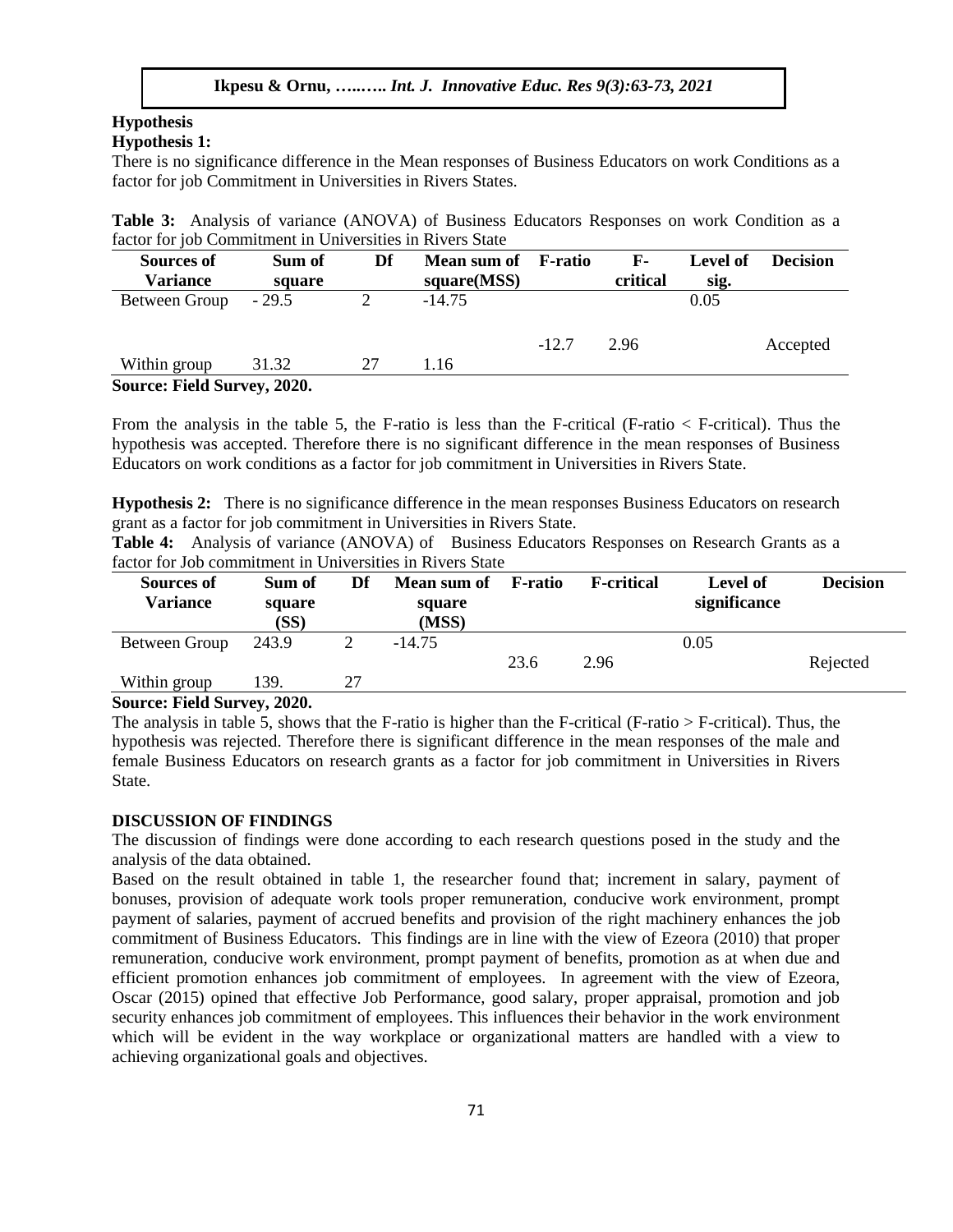Based on the result obtained in table 2, the researcher found that research grants enhance collaboration amongst scholars, reliefs the financial burden of research, enhances hard work, enhances achievement of organizational goals, removes the barriers to quality research, removes financial bottlenecks in research and encourages the academic staff of Universities. This finding is in agreement with the view of Ephraim (2011) that research grants motivates academics to work harder and enhances their service delivery. In agreement with the view of Ephraim, Stone (2013) opined that research grants removes research financial bottlenecks and enhances collaboration amongst researchers.

#### **CONCLUSIONS**

Based on the results and findings of this research work, the following conclusions were made; efficient work conditions, provision of research grants to boost research, development of academics and promotion of academics are necessary factors for job commitment of Business Educators in Universities in Rivers State.

#### **RECOMMENDATIONS**

Based on the findings in the study, the following recommendations were made;

- 1. Efficient work condition such as conducive offices and classroom should be provided by relevant bodies to enhance the job commitment of Business Educators.
- 2. More Research grants should be provided to enhance research so as to enhance the job commitment of Business Educators.

#### **REFERENCES**

- Akpan, O.(2008).Human resource management and staff commitment in organizations. *Journal of Academia, 1(2)*, 112-113.
- Amstrong, N. (2016). Human resource management practices and concepts*,* Enugu: Halleluyah Publishers.
- Atakpa, U. (2011). Human resource management and job commitment of employees. *Asian Journal of Human Resource Management,10(5)*, 12-15.
- Boxall, S.& Purcell, O. (2016). *Management of human resources and organizational performance.* Kano: Taiwo Publishers.
- Bustenein, O.(2013). Human resource management and job commitment of employees. *Journal of Human Resource Management, 2(3)*, 30-37.
- Dessler, T.S.(2008). Human resource management practice and job performance of academic staff. *European Journal of Research and Management,2(3)*, 112-114.
- Ephraim, T. (2011). Influence of research grants on the researches conducted by academic employees in tertiary institutions in Kwara State. *Journal of Research and Development, 6(1)*, 3-6.
- Ezeora, U. (2010). Work conditions and job commitment of employees in organizations. *European Business Journal,6(3)*, 115-117.
- Femi, S.T. (2011). Research grants and performance of academics in universities in Nigeria. *Asian Journal of Research*,*2(3)*, 20-25.
- Nwankwo, N. (2012). Research grants and job performance of academics in tertiary institutions. *Journal of Business and Research*, *6(2)*, 31-38.
- Odo, W. (2015). An assessment of the performance of academic and non-academic staff of Nigeria universities. *Journal of Management, 1(3),* 130-133.
- Okoro, G. (2008). Employee work condition and effective job commitment of employees. *Journal of Research and Management,5(5)*, 112-115.
- Opara, K. (2011).Job commitment and organizational performance. *Journal of Business Effectiveness*, *5(1)*, 32-35.
- Oscar, U. (2015). Work conditions and employee job commitment in organizations *Journal of Business and Academic Research,6(2)*, 12-15.